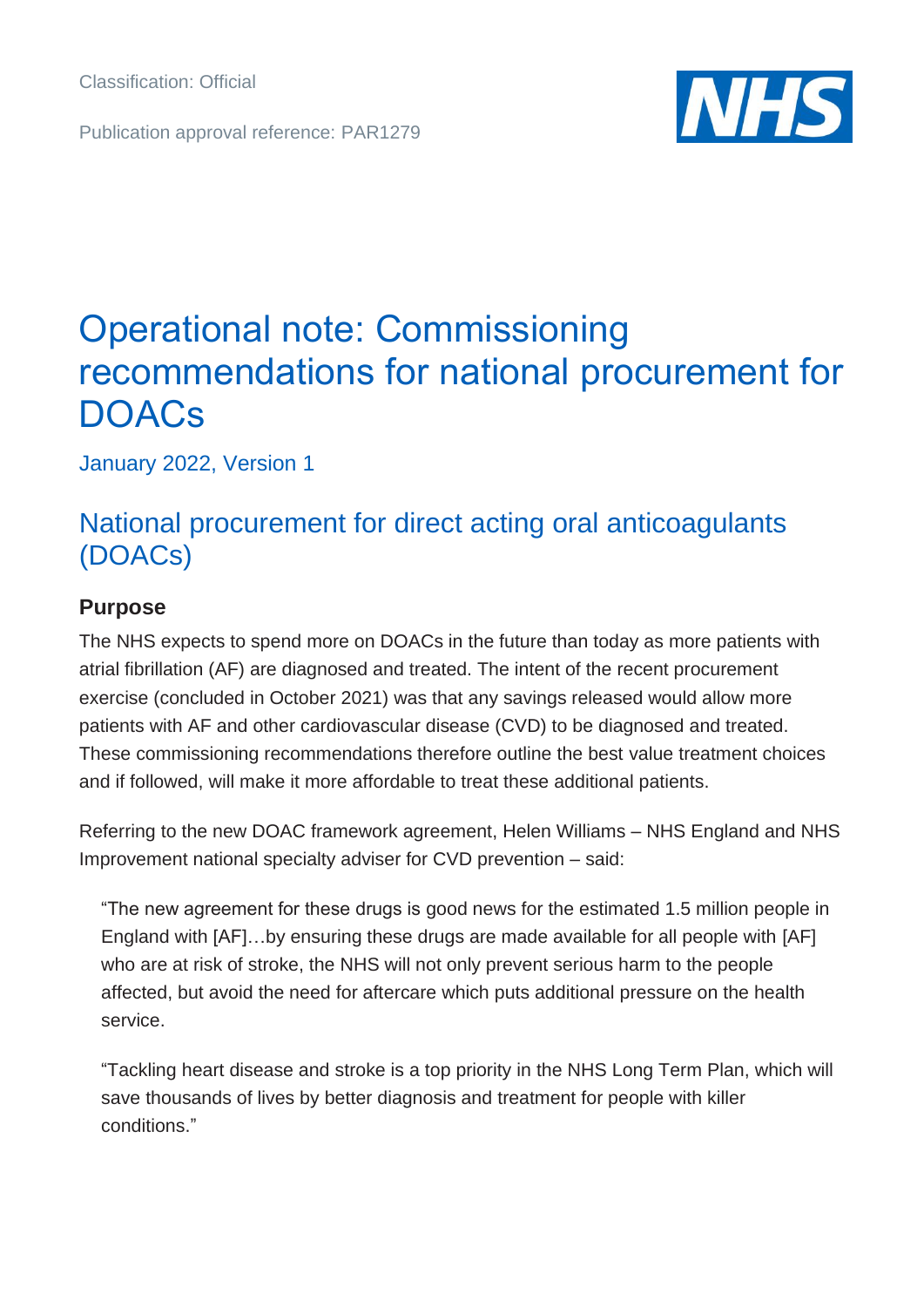# **All DOAC indications**

It is for the prescribing clinician to determine which DOAC(s) are clinically appropriate for an individual patient based upon the relevant NICE technology appraisal guidance.

## **Atrial fibrillation**

#### **Treatment options**

NICE guidance (NG196 1.6.3 and 1.6.4 published 27 April 2021) states that: "apixaban, dabigatran, edoxaban and rivaroxaban are all recommended as options for the treatment of atrial fibrillation, when used in line with the criteria specified in the relevant NICE technology appraisal guidance."

NICE guidance (NG196 1.6.5 published 27 April 2021) states that: "if DOACs are contraindicated, not tolerated or not suitable in people with atrial fibrillation, then offer a vitamin K antagonist."

#### **Reviewing treatment**

NICE guidance (NG196 1.6.6 published 27 April 2021) states that: "for adults with atrial fibrillation who are already taking a vitamin K antagonist and are stable, continue with their current medication and discuss the option of switching treatment at their next routine appointment, taking into account the person's time in therapeutic range."

NICE guidance (NG196 1.6.16 published 27 April 2021) states that: "For people who are taking an anticoagulant, review the need for anticoagulation and the quality of anticoagulation (taking into account MHRA advice on direct-acting oral anticoagulants about bleeding risk and the need to monitor renal function in patients with renal impairment) at least annually, or more frequently if clinically relevant events occur affecting anticoagulation or bleeding risk."

#### **Treatment selection**

For patients commencing treatment for AF: subject to the criteria specified in the relevant NICE technology appraisal guidance, clinicians should use edoxaban where this is clinically appropriate. If edoxaban is contraindicated or not clinically appropriate for the specific patient then, subject to the criteria specified in the relevant NICE technology appraisal guidance, clinicians should then consider rivaroxaban first, then apixaban or dabigatran.

For patients already prescribed a DOAC for the treatment of AF: subject to the criteria specified in the relevant NICE technology appraisal guidance, commissioners may wish to consider developing local policy to review patients currently prescribed apixaban, rivaroxaban or dabigatran, where clinically appropriate.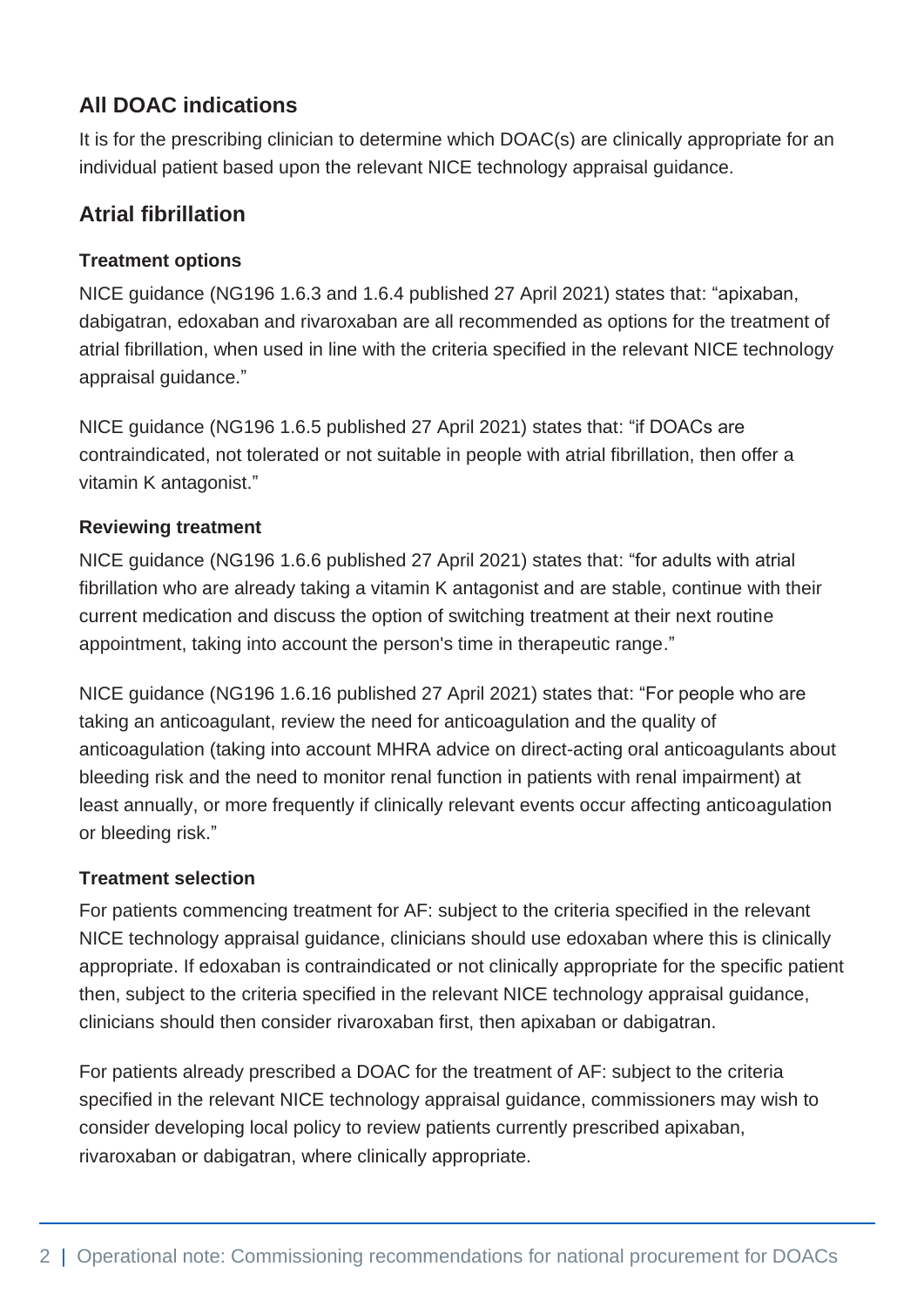#### **Latest patent expiry dates**

Based upon the latest patent expiry dates, the DOACs that are currently prescribed for more than 95% of patients, will remain patent protected until at least 2026. The latest patent expiry dates are:

- August 2023 Dabigatran (Predaxa®)
- January 2026 Rivaroxaban (Xarelto®)
- November 2026 Apixaban (Eliquis<sup>®)</sup>
- April 2028 Edoxaban (Lixiana®)

#### **Detect, Protect and Perfect Initiatives**

Daiichi Sankyo have proposed four Detect, Protect or Perfect initiatives that have been approved by NHS England and NHS Improvement for consideration by local commissioners. For further details on the Daiichi Sankyo and NHS England and NHS Improvement initiatives and how to access them, contact [scm.procurements@nhs.net.](mailto:scm.procurements@nhs.net)

#### **Detect, Protect and Perfect Investments**

Daiichi Sankyo have committed to provide a Detect, Protect and Perfect investment on each pack of edoxaban prescribed, while Bayer have committed to an investment on each 20mg x 28 pack of rivaroxaban prescribed.

The investments can be used to fund any of Daiichi Sankyo's four Detect, Protect or Perfect initiatives, and the wider CVD and stroke prevention agenda. Further details will be announced in due course.

#### **Summary of DOAC presentations via the NHS National DOAC Framework Agreement for England**

| <b>Generic name</b> | <b>Brand name</b>          | <b>Strength</b>  | <b>Pack size</b> |
|---------------------|----------------------------|------------------|------------------|
| Edoxaban            | Lixiana <sup>®</sup>       | 15mg             | 10               |
|                     |                            | 30 <sub>mg</sub> | 28               |
|                     |                            | 60 <sub>mg</sub> | 28               |
| Rivaroxaban         | <b>Xarelto<sup>®</sup></b> | 10 <sub>mg</sub> | 30               |
|                     |                            | 10 <sub>mg</sub> | 10               |
|                     |                            | 15mg & 20mg      | 49               |
|                     |                            | 15mg             | 14               |